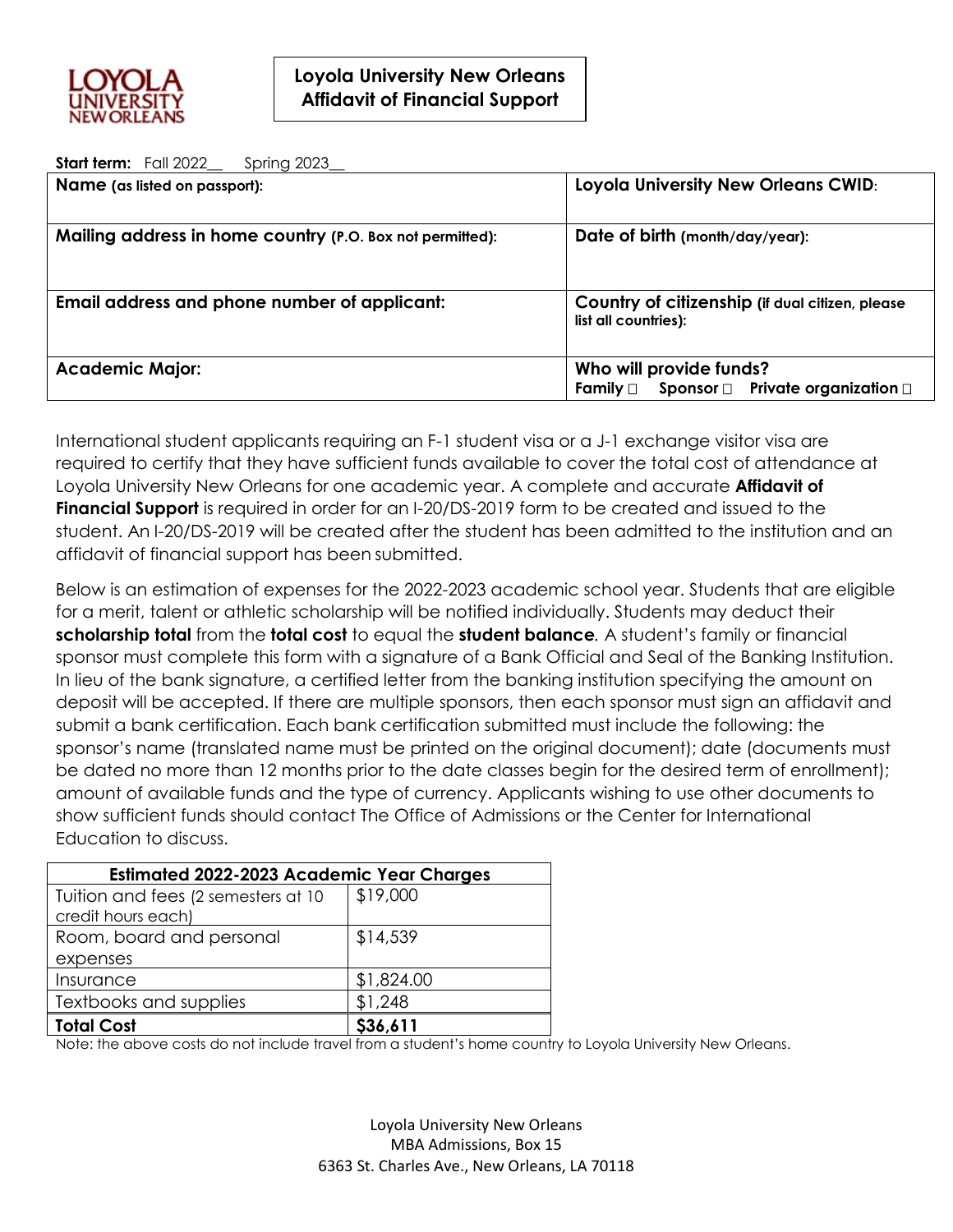

## **Loyola University New Orleans Affidavit of Financial Support**

**Start term:** Fall 2022\_ Spring 2023\_

Scholarships this student has received from Loyola University New Orleans:

| Merit Scholarship              |  |
|--------------------------------|--|
| Talent or Athletic Scholarship |  |
| <b>Scholarship Total</b>       |  |

**1. To be completed by family, sponsor or private organization providing funds.**

| Total Cost             | \$36,611 |
|------------------------|----------|
| Scholarship Total      |          |
| <b>Student Balance</b> |          |

I (name of sponsor) certify that I have read the above information, that it is a true and accurate statement, and that the funds are available and will be provided as indicated. I certify that I will provide financial support for (name of applicant) while attending Loyola University New Orleans. I understand that the required amount of funding for the student will be a minimum of  $\frac{2}{\pi}$  and does not include travel to/ from New Orleans. Furthermore, I understand that this funding is required as long as the student is a regular full- time student and that all fees are due upon billing and are subject to change without notice.

**Name of Sponsor (print) Signature of Sponsor Relationship to Student (print) Date**

## **2. To be completed by applicant.**

I certify that the information on this form is true, correct, and complete. I understand that any misrepresentation may be cause for refusing or revoking admission.

**Name of Applicant (print) Signature of Applicant Date**

**3. To be signed by Bank Official and Stamped with Seal of Banking Institution. Please return all documents to Loyola University New Orleans. In lieu of the bank official's signature, a certified letter from the banking institution specifying the amount on deposit will beaccepted.**

| I certify that |                         | (name of sponsor) is in good standing with                      |
|----------------|-------------------------|-----------------------------------------------------------------|
|                |                         | Iname of financial institution) and has the required minimum of |
|                | to support              | (name of applicant) while studying at Loyola                    |
|                | University New Orleans. |                                                                 |